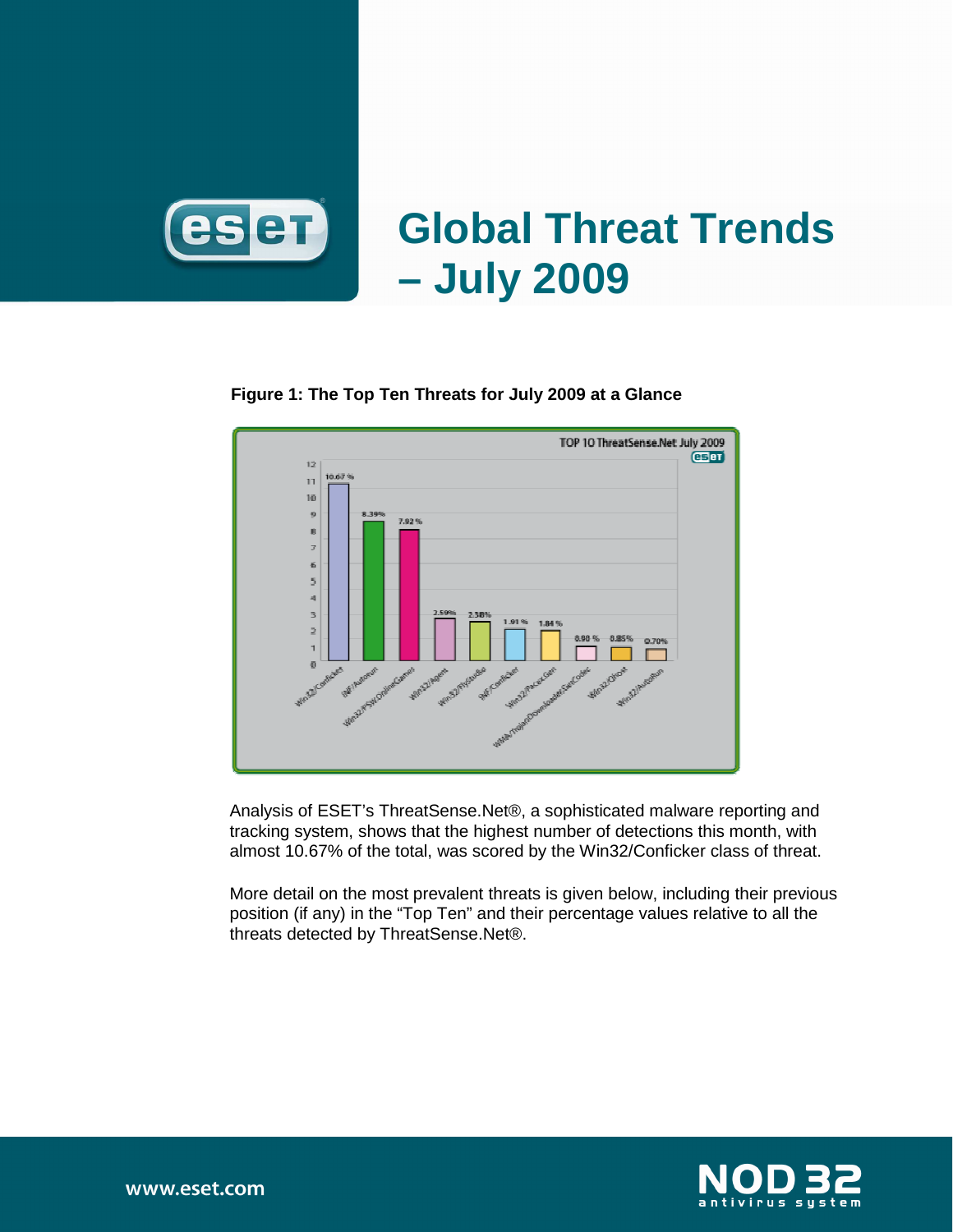# **1. Win32/Conficker**

**Previous Ranking**: 1 **Percentage Detected**: 10.67%

The Win32/Conficker threat is a network worm originally propagated by exploiting a recent vulnerability in the Windows operating system. This vulnerability is present in the RPC sub-system and can be remotely exploited by an attacker without valid user credentials. Depending on the variant, it may also spread via unsecured shared folders and by removable media, making use of the Autorun facility enabled at present by default in Windows (though Microsoft have announced that it won't be enabled in Windows 7).

Win32/Conficker loads a DLL through the svchost process. This threat contacts web servers with pre-computed domain names to download additional malicious components. Fuller descriptions of Conficker variants are available at http://www.eset.eu/buxus/generate\_page.php?page\_id=279&lng=en.

### What does this mean for the End User?

While ESET has effective detection for Conficker, it's important for end users to ensure that their systems are updated with the Microsoft patch, which has been available since the end of October, so as to avoid other threats using the same vulnerability. Information on the vulnerability itself is available at http://www.microsoft.com/technet/security/Bulletin/ms08-067.mspx. While recent variants seem to have dropped the code for infecting via Autorun, it can't hurt to disable it: this will reduce the impact of the many threats we detect as INF/Autorun. The Research team in San Diego has blogged extensively on Conficker issues: http://www.eset.com/threat-center/blog/?cat=145

It's important to note that it's possible to avoid most Conficker infection risks generically, by practicing "safe hex": keep up-to-date with system patches, disable Autorun, and don't use unsecured shared folders. In view of all the publicity Conficker has received and its extensive use of a vulnerability that's been remediable for so many months, we'd expect Conficker infections to be in decline by now if people were taking these commonsense precautions.

# **2. INF/Autorun**

**Previous Ranking**: 2 **Percentage Detected**: 8.39%

This detection label is used to describe a variety of malware using the file autorun.inf as a way of compromising a PC. This file contains information on programs meant to run automatically when removable media (often USB flash

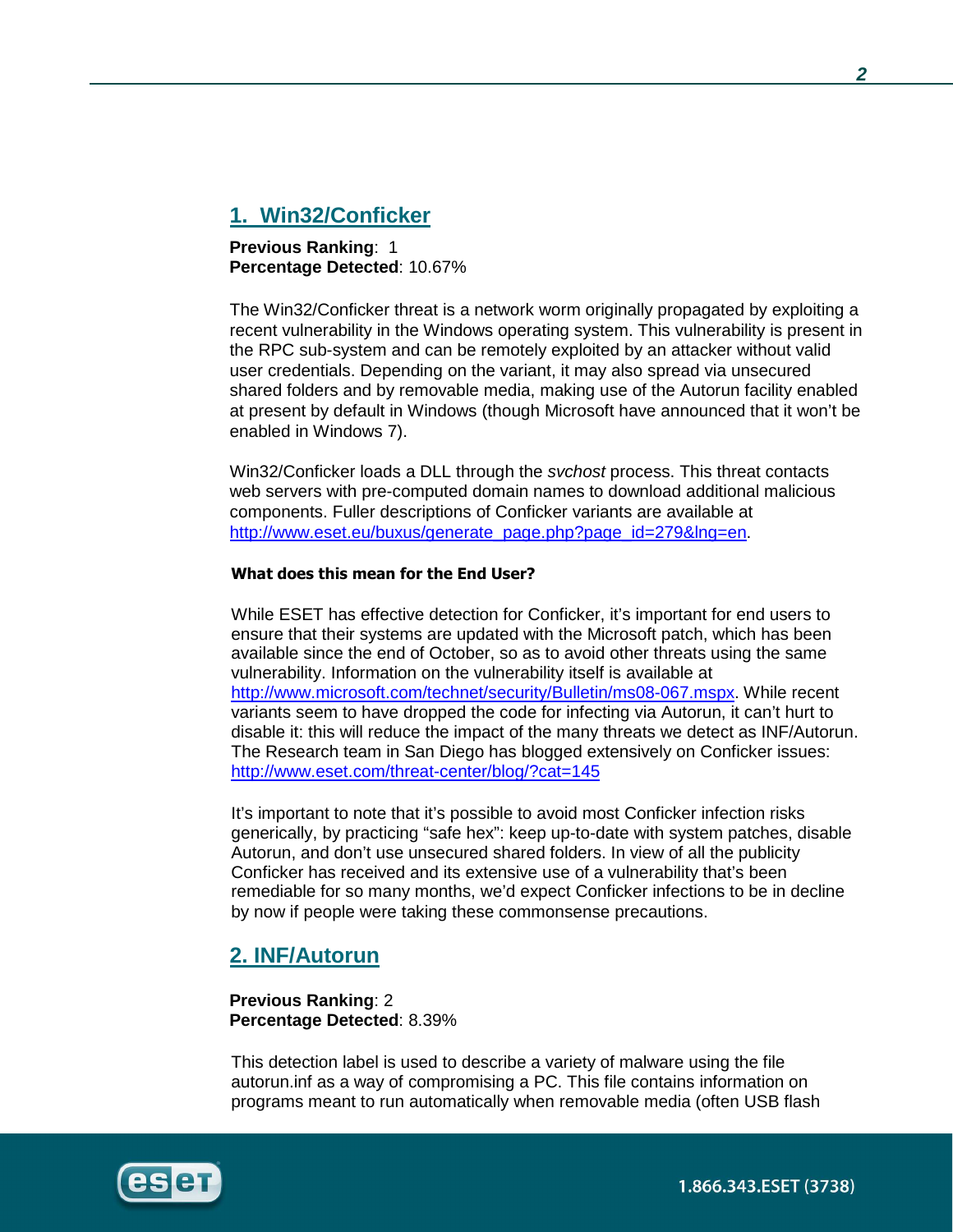drives and similar devices) are accessed by a Windows PC user. ESET security software heuristically identifies malware that installs or modifies autorun.inf files as INF/Autorun unless it is identified as a member of a specific malware family.

### What does this mean for the End User?

Removable devices are useful and very popular: of course, malware authors are well aware of this, as INF/Autorun's frequent return to the number one spot clearly indicates. Here's why it's a problem.

The default Autorun setting in Windows will automatically run a program listed in the autorun.inf file when you access many kinds of removable media. There are many types of malware that copy themselves to removable storage devices: while this isn't always the program's primary distribution mechanism, malware authors are always ready to build in a little extra "value" by including an additional infection technique.

While using this mechanism can make it easy to spot for a scanner that uses this heuristic, it's better, as Randy Abrams has suggested in our blog (http://www.eset.com/threat-center/blog/?p=94; http://www.eset.com/threatcenter/blog/?p=828) to disable the Autorun function by default, rather than to rely on antivirus to detect it in every case.

### **3. Win32/PSW.OnLineGames**

**Previous Ranking**: 3 **Percentage Detected**: 7.92%

This is a family of Trojans used in phishing attacks aimed specifically at gameplayers: this type of Trojan comes with keylogging and (sometimes) rootkit capabilities which gather information relating to online games and credentials for participating. Characteristically, the information is sent to a remote intruder's PC.

### What does this mean for the End User?

These Trojans are still found in very high volumes, and game players need to remain alert. While there have always been unpleasant people who will steal another gamer's credentials just for the heck of it, trading in virtual cash, treasure, avatars and so on is now a major source of illegal income for cybercriminals. It's also important that participants in MMORPGs (Massively Multi-player Online Role Playing Games) like Lineage and World of Warcraft, as well as "metaverses" like Second Life, continue to be aware of the range of other threats like griefing ranged against them. The ESET Malware Intelligence team considered gaming malware in detail in the ESET 2008 Year End Global Threat Report, which can be found at

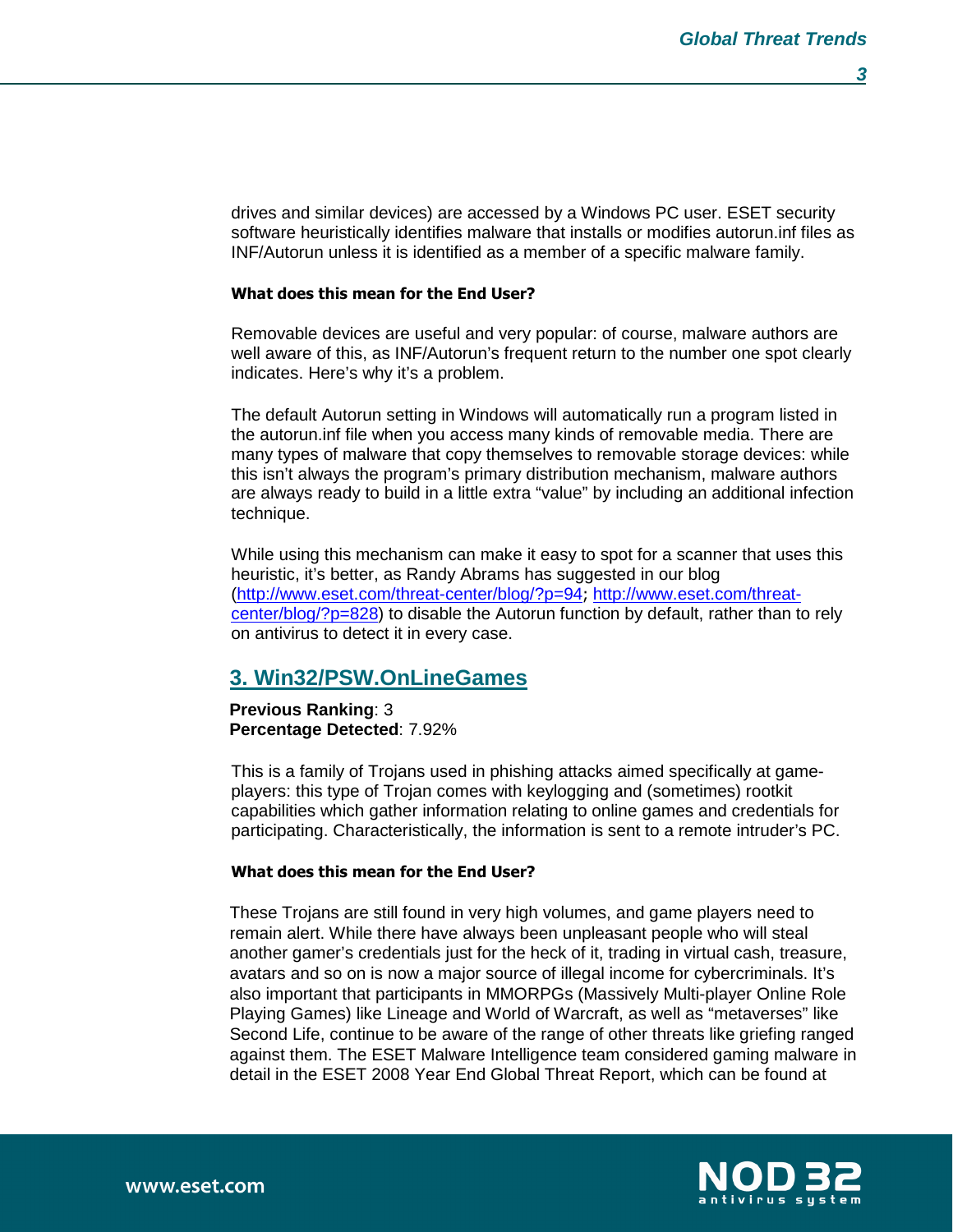http://www.eset.com/threatcenter/threat\_trends/EsetGlobalThreatReport(Jan2009).pdf

# **4. Win32/Agent**

**Previous Ranking**: 4 **Percentage Detected**: 2.59%

ESET NOD32 describes this detection of malicious code as generic, as it describes members of a broad malware family capable of stealing user information from infected PCs.

To achieve this, the malware usually copies itself into temporary locations and adds keys to the registry which refers to this file or similar ones created randomly in other operating system's folders, which will let the process run at every system startup.

### What does this mean for the End User?

This label covers such a range of threats, using a wide range of infection vectors, that it's not really possible to prescribe a single approach to avoiding the malware it includes. Use good anti-malware (we can suggest a good product ☺), good patching practice, disable Autorun, and think before you click.

### **5. Win32/FlyStudio**

**Previous Ranking**: n/a **Percentage Detected**: 2.38%

The Win32/FlyStudio threat is designed to modify information inside the victim's Internet browser. This threat will modify search queries, with the intention of delivering advertisements to the user. Win32/FlyStudio seems to be targeting users located in China.

### What does this mean for the End User?

FlyStudio is a popular scripting language, much used as a development tool in China. However, the malicious code is being reported in other regions too, including North America. This may mean that it has been deployed by another family of malware.

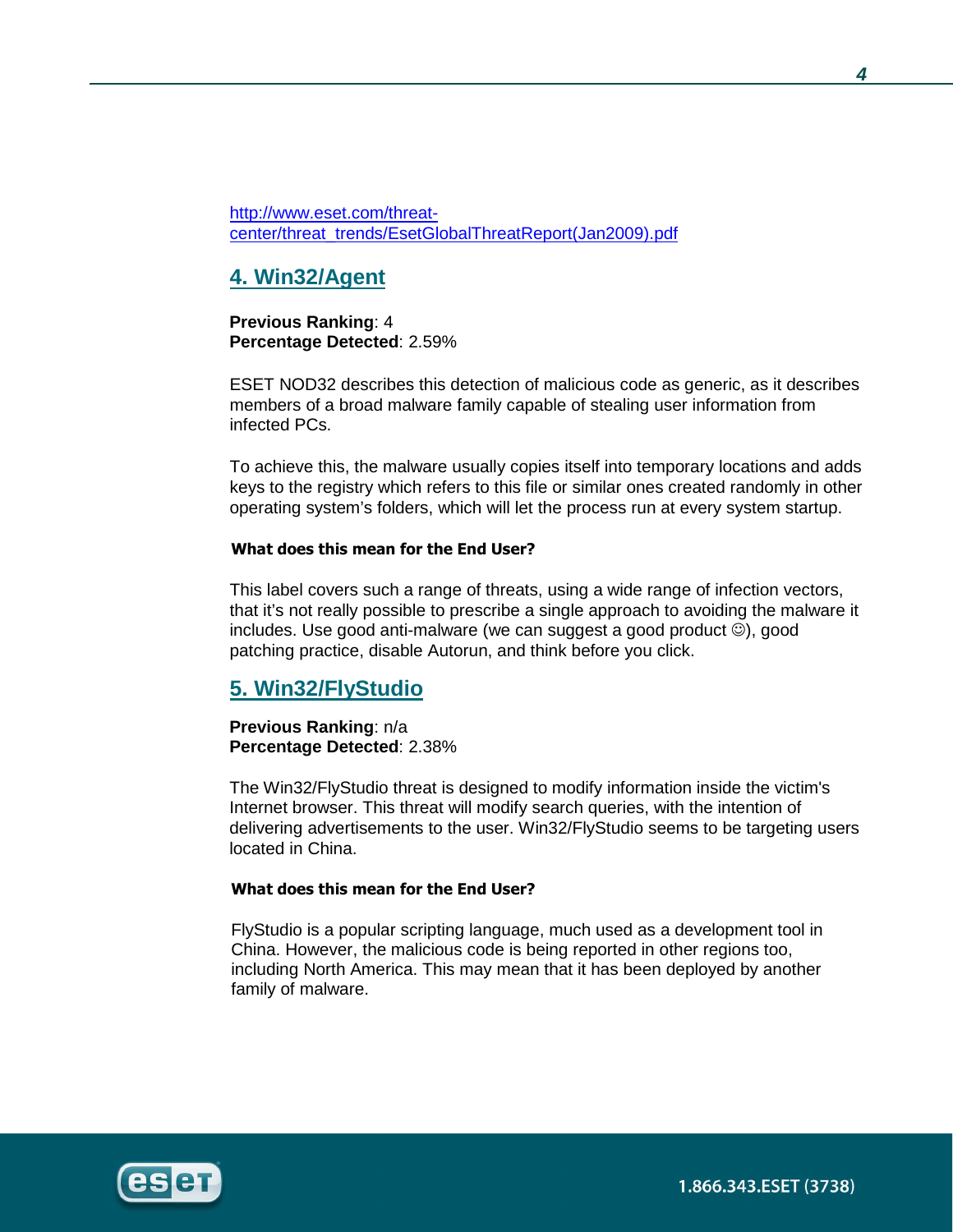# **6. INF/Conficker**

**Previous Ranking**: 5 **Percentage Detected**: 1.91%

INF/Conficker is related to the INF/Autorun detection: it's applied to a version of the file autorun.inf used to spread later variants of the Conficker worm.

### **What does this mean for the End User?**

As far as the end user is concerned, this malware provides one more good reason for disabling the Autorun facility: see the section on INF/Autorun above.

# **7. Win32/Pacex.Gen**

**Previous Ranking**: 7 **Percentage Detected**: 1.84%

The Pacex.Gen label designates a wide range of malicious files that use a specific obfuscation layer. The .Gen suffix means "generic": that is, the label covers a number of known variants and may also detect unknown variants with similar characteristics.

### What does this mean for the End User?

The obfuscation layer flagged by this detection has mostly been seen in passwordstealing Trojans. However, as more malware families appear that don't necessarily use the same base code but do share the same obfuscation technique, some of these threats are being detected as Pacex.

However, the increased protection offered by multiple proactive detection algorithms more than makes up for this slight masking of a statistical trend: as we discussed in a recent conference paper, it's more important to detect malware proactively than to identify it exactly. ("The Name of the Dose": Pierre-Marc Bureau and David Harley, Proceedings of the 18<sup>th</sup> Virus Bulletin International Conference, 2008.)

# **8. WMA/TrojanDownloader.GetCodec**

**Previous Ranking**: 8 **Percentage Detected**: 0.90%

Win32/GetCodec.A is a type of malware that modifies media files. This Trojan converts all audio files found on a computer to the WMA format and adds a field to

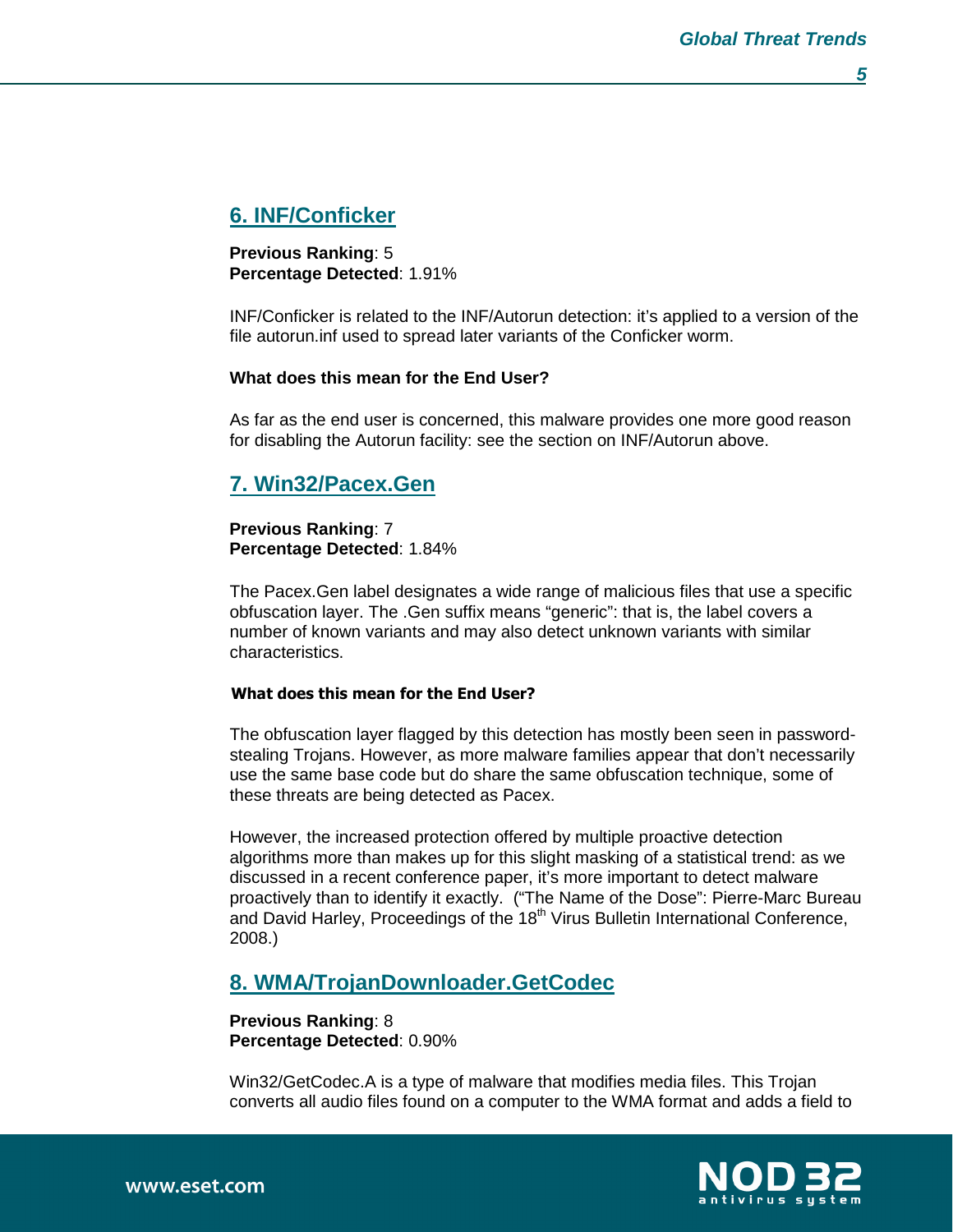the header that includes a URL pointing the user to a new codec, claiming that the codec has to be downloaded so that the media file can be read. WMA/TrojanDownloader.GetCodec.Gen is a downloader closely related to Wimad.N which facilitates infection by GetCodec variants like Win32/GetCodec.A.

### **What does this mean for the End User?**

Passing off a malicious file as a new video codec is a long-standing social engineering technique exploited by many malware authors and distributors. As with Wimad, the victim is tricked into running malicious code he believes will do something useful or interesting. While there's no simple, universal test to indicate whether what appears to be a new codec is a genuine enhancement or a Trojan horse of some sort, we would encourage you to be cautious and skeptical: about any unsolicited invitation to download a new utility. Even if the utility seems to come from a trusted site (see http://www.eset.com/threat-center/blog/?p=828, for example), it pays to verify as best you can that it's genuine.

## **9. Win32/Qhost**

**Previous Ranking**: 10 **Percentage Detected**: 0.85%

This threat copies itself to the %system32% folder of Windows before starting. Win32/Qhost can spread through e-mail and gives control of an infected computer to an attacker. This group of trojans modifies the host's file in order to redirect traffic for specific domains.

#### What does this mean for the End User?

This is an example of a Trojan that modifies the DNS settings on an infected machine in order to change the way that domain names are mapped to IP addresses. This is often done so that the compromised machine can't connect to a security vendor's site to download updates, or to redirect attempts to connect to one legitimate site so that a malicious site is accessed instead. Qhost usually does this in order to execute a Man in the Middle (MITM) banking attack. It doesn't pay to make too many assumptions about where you are on the Internet.

# **10. Win32/AutoRun**

**Previous Ranking**: 8 **Percentage Detected**: 0.70%



1.866.343.ESET (3738)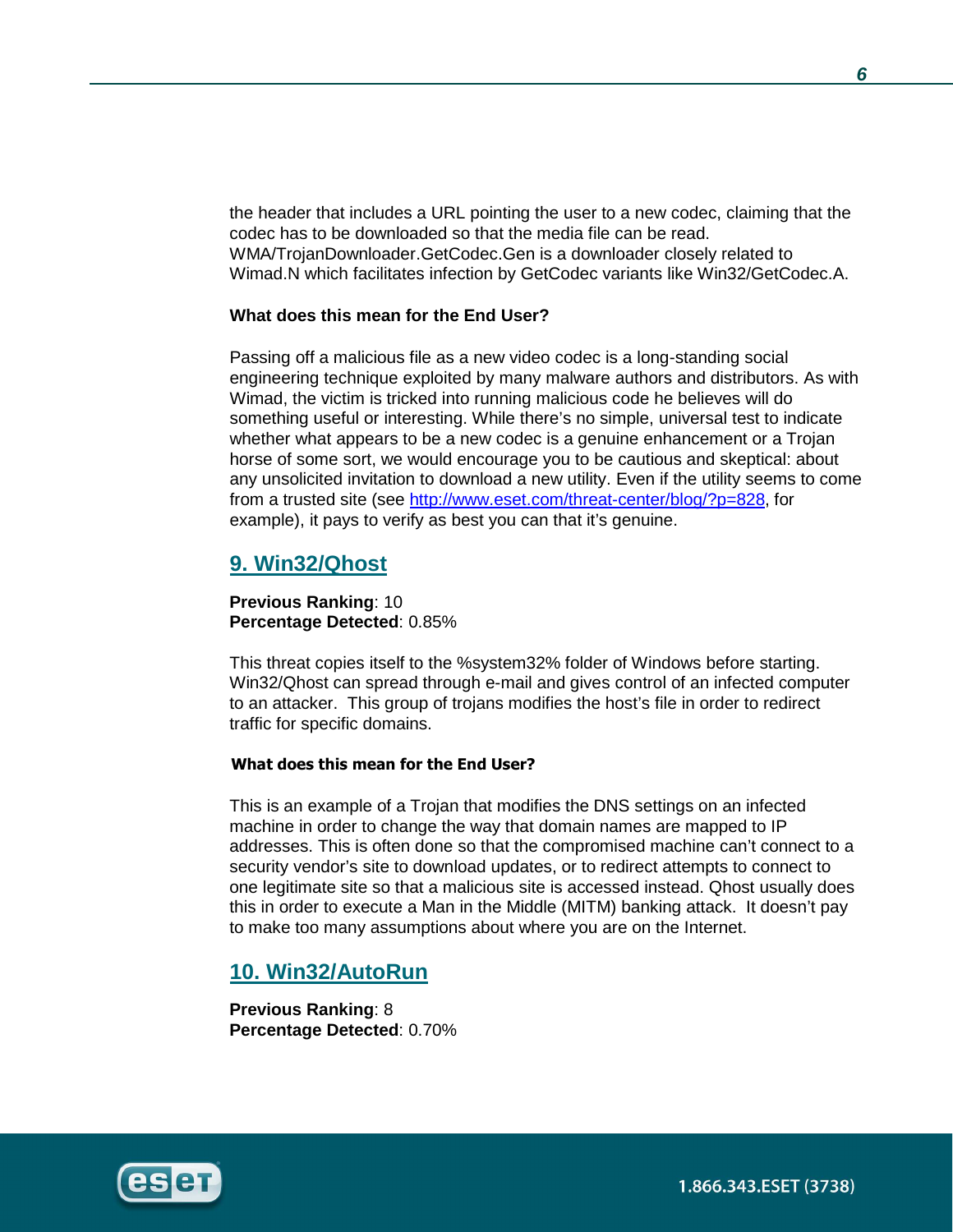Threats identified with the label 'AutoRun' are known to use the Autorun.INF file. This file is used to automatically start programs upon insertion of a removable drive in a computer.

#### What does this mean for the End User?

The general implications of this particular threat for the end user are much the same as for malware detected as INF/Autorun.

# **Current and Recent Events**

#### Pick up a P-P-Patch

Patching has been in the news quite a lot this month. A presentation at the Black Hat conference seems to have influenced the timing of an important out-of-band Microsoft patch, partly relating to underlying vulnerabilities in the Active Templates Library. However, this is not just a Microsoft issue. Adobe, who already have their hands full with a queue of Adobe-specific issues requiring patching, have also had to include remediation for the Microsoft ATL issue in their own updates to Adobe Flash Player. David Harley, ESET's Director of Malware Intelligence, commented in one of his blogs on Adobe updating that:

"Adobe has become almost the target of choice among black hats recently… Perhaps even more significant, though, is the interdependency between applications demonstrated here. In a complex operating environment like Windows, it isn't always practical to consider applications in isolation from each other: the ATL vulnerabilities highlighted at Blackhat affect both Adobe and Microsoft applications, and while the Flash Player update is a Good Thing, you also need the Microsoft update …. While AV vendors are detecting some vulnerabilities proactively, you shouldn't rely on AV detection alone, as exploits can sometimes be tweaked so as to evade detection by specific products.

#### Web 2.0 or not Web 2.0, that is the question

There have been further, dramatic illustrations of the risks that attend the use of social networking sites. Randy Abrams, our Director of Technical Education, noted that the wife of the Head of MI6, one of the UK's intelligence services, put way too much information up on Facebook (http://www.eset.com/threatcenter/blog/2009/07/06/social-networking-or-social-suicide) – even more recently, the MI5 web site was hacked, but I guess we can't blame Facebook for that. Twitter has also had its issues, not least with Avi Raff's Month of Twitterbugs chipping away at its credibility. To its credit, it has attempted to tighten up on security, again, and indeed, we have some twitter accounts on the Research team for those who want to follow our blogs and other activities. No, not the parties we go to: sorry! http://twitter.com/esetresearch is the official team Twitter account, but we also post stuff to http://twitter.com/ESETLLC and http://twitter.com/ESETblog, which have

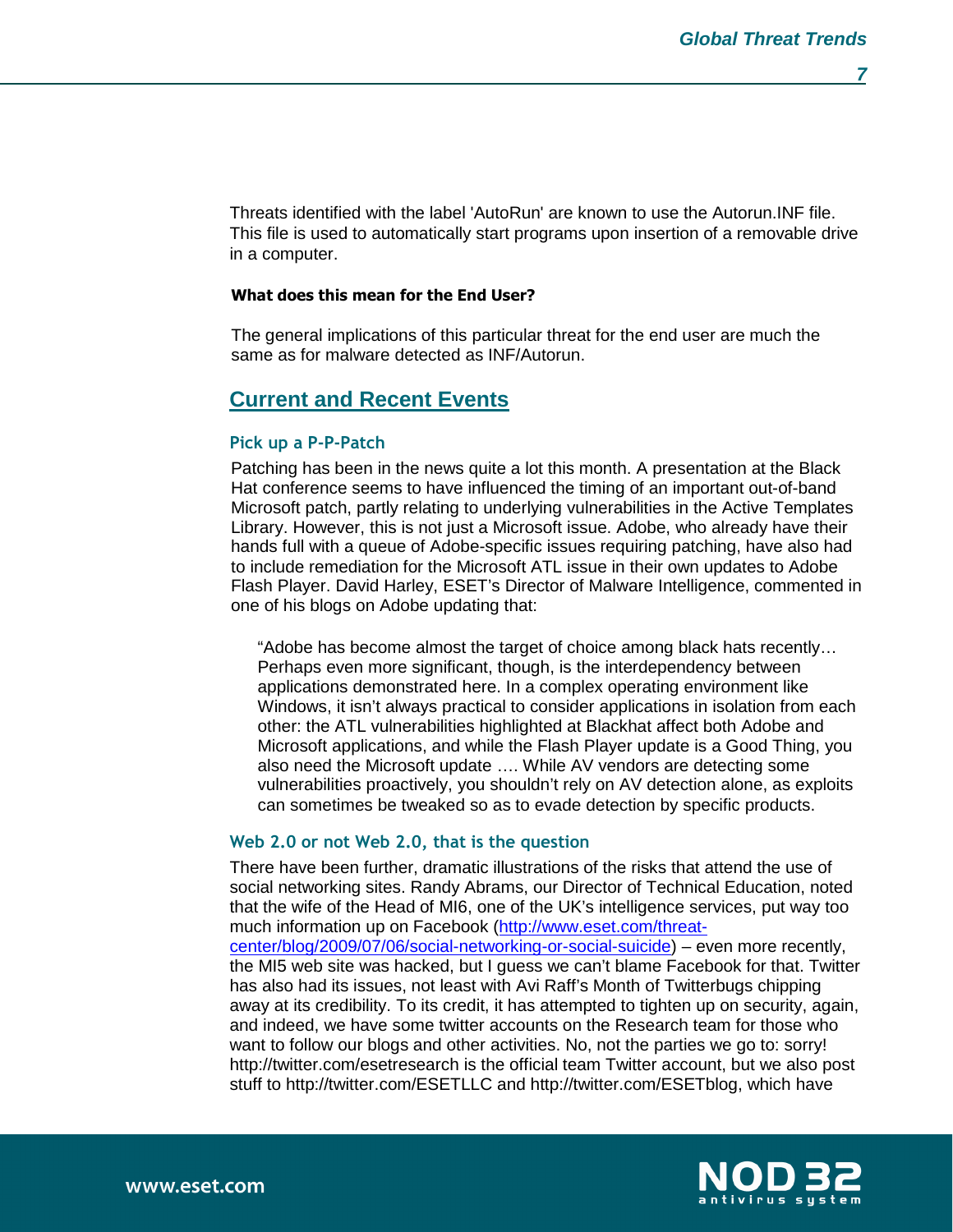more followers at the moment. There's also an account http://twitter.com/esetpr that PR contacts will find useful.

### Anti-Malware Testing Standards Organization

While there hasn't, for once, been a great deal going on in the public testing arena, there's a lot going on behind the scenes, and ESET is part of it. The Research Team's David Harley joined AMTSO's Board of Directors this month, and is already disappearing behind a flurry of extra tasks. However, ESET regards the work that AMTSO is doing as enormously important, not just for the security industry but also for the benefit of the community at large. Raising the general standard of testing is a vital target, and we're honored and delighted to be able to contribute.

#### Social Security Numbers and the Art of Password Management

There's been a great deal of interest in a paper for the Proceedings of the National Academy of Sciences called "Predicting Social Security numbers from public data" by Alessandro Acquisti and Ralph Gross, which claims that an SSN is relatively quick and easy to guess if you have other information relating to the individual's place and date of birth. The confusion between identification and authentication that's led to that problem is far too complex to be covered in this short report: however, our blog at http://www.eset.com/threat-center/blog/2009/07/12/theressecurity-then-theres-social-security goes into some detail, and a paper by David Harley that expands on the topic is due to appear shortly on the ESET White Papers page at http://www.eset.com/download/whitepapers.php.

As a matter of fact, there are two other white papers due to appear at around the same time, and several more in the pipeline. In the first instance, look out for "Playing Dirty" by Cristian Borghello, and "Keeping Secrets: Good Password Practice" by David Harley and Randy Abrams.

### Win32/Waledac and the **Dewey Effect**

At the beginning of July, ESET got wind of an Independence Day spam campaign by the Waledac gang, who had registered a number of domains that were earmarked to serve copies of Waledac passed off as videos of July 4<sup>th</sup> fireworks, with the intention of expanding their botnet. The fact that we were able to call attention to it and that so many other security-focused sites like the Internet Storm Center followed up, thus piquing the interest of the media, seems to have made a substantial dent in the effectiveness of the campaign, In fact, the spam campaign started before July  $4<sup>th</sup>$ , probably in the hope that the spam would reach some potential victims before the warnings did. Since the social engineering ploys used in this spam run very specifically referred to "This year's July  $4<sup>th</sup>$  firework's shows", it's likely that this backfired to some extent. You don't have to be a security guru or clinically paranoid to be suspicious of a "video" that claims to show events that haven't yet happened. We suspect, however, that the gang will learn from this.

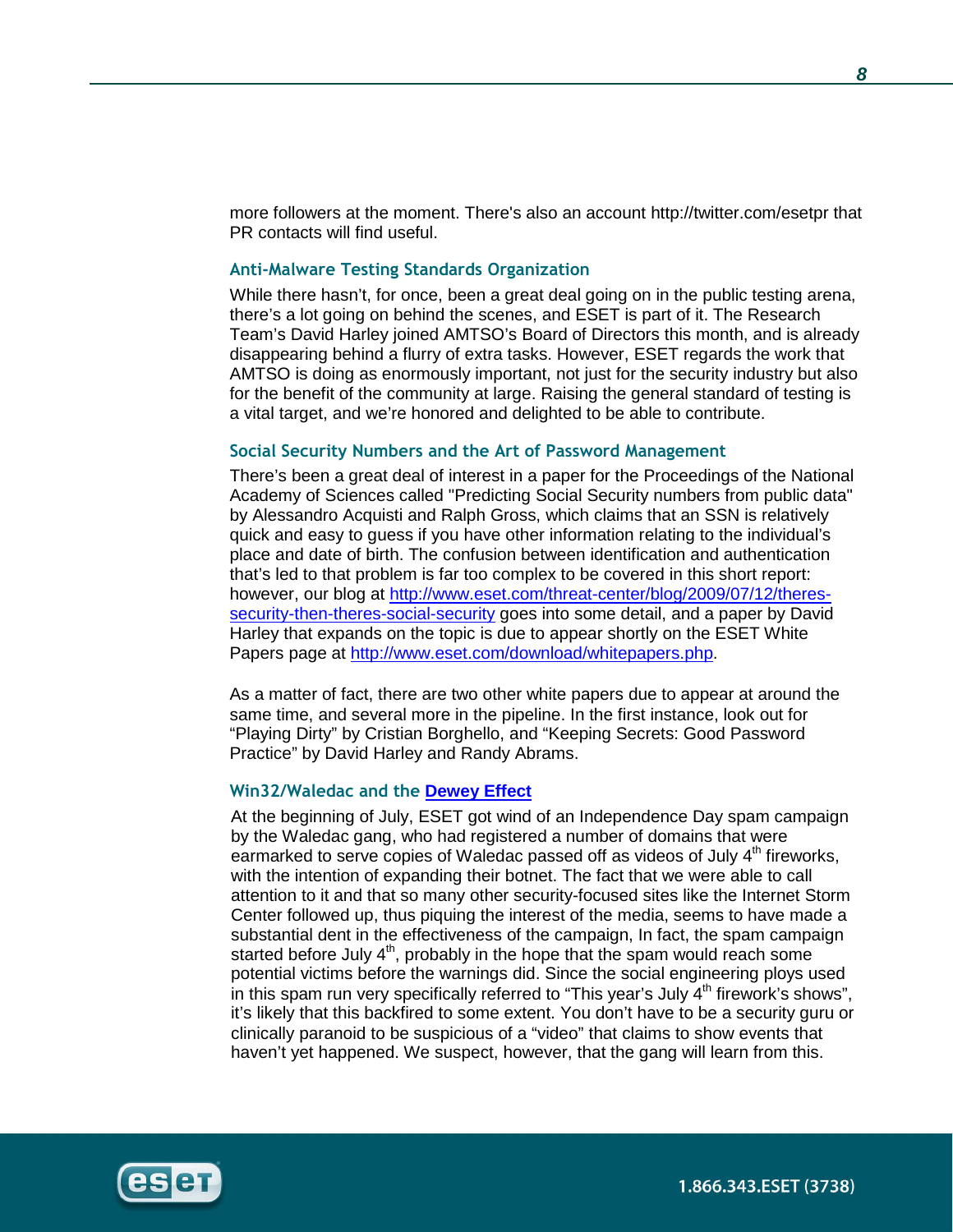One thing that Win32/Waledac does do well, though, is send out spam. ESET's team in Latin America did some testing and estimated that a Waledac-infected computer can send about 150,000 emails a day, which is nearly two emails per second. See Sebastián Bortnik's guest blog at http://www.eset.com/threatcenter/blog/2009/07/07/guest-blog-how-much-spam-does-waledac-send.

(And in case you were wondering about the Dewey Effect, check out the Wikipedia page that describes it at http://en.wikipedia.org/wiki/Dewey\_Defeats\_Truman.

### No Wires Attached

Finally, our colleagues in Europe came up with a nice article on the risks around free wi-fi when you're enjoying the summer weather around the city hotspots (wireless hotspots, not nightclubs!), and how you can surf in the sun more safely. Here's an abbreviated version: more information at http://www.eset.com/threatcenter/blog/2009/07/28/fly-by-wireless.

- Keep your system and applications updated. Of course, you're already doing this, aren't you?
- Change your passwords frequently: painful though most of us find this, it does limit the extent to which your systems are exposed if something does get through.
- Use different passwords for different accounts and resources, so that if one does leak, it doesn't mean that an attacker has access to everything you own and every service you access.
- Use strong passwords or passphrases.
- Using a profile that doesn't have administrator privileges is likely to restrict the amount of damage an attacker can do if he does get access to your system.
- Back up your data before you take your laptop out. Then, if your laptop is stolen or damaged, then you won't have lost all that information (though you should still change passwords straightaway if the PC is lost.)
- Make sure you your security software is updated regularly and automatically, but don't assume it will protect you from everything. Wi-fi is inherently insecure (WEP even more so) and you need to use common sense as well.
- Disabling the sharing of files or folders, but it's not just the settings on your computer that can save you from the hacker's grasp: you also need to take care which sites you surf. Wherever possible, avoid connecting to websites that involve the transfer of sensitive information, such as online banking and if you must access webmail, use the HTTPS option.